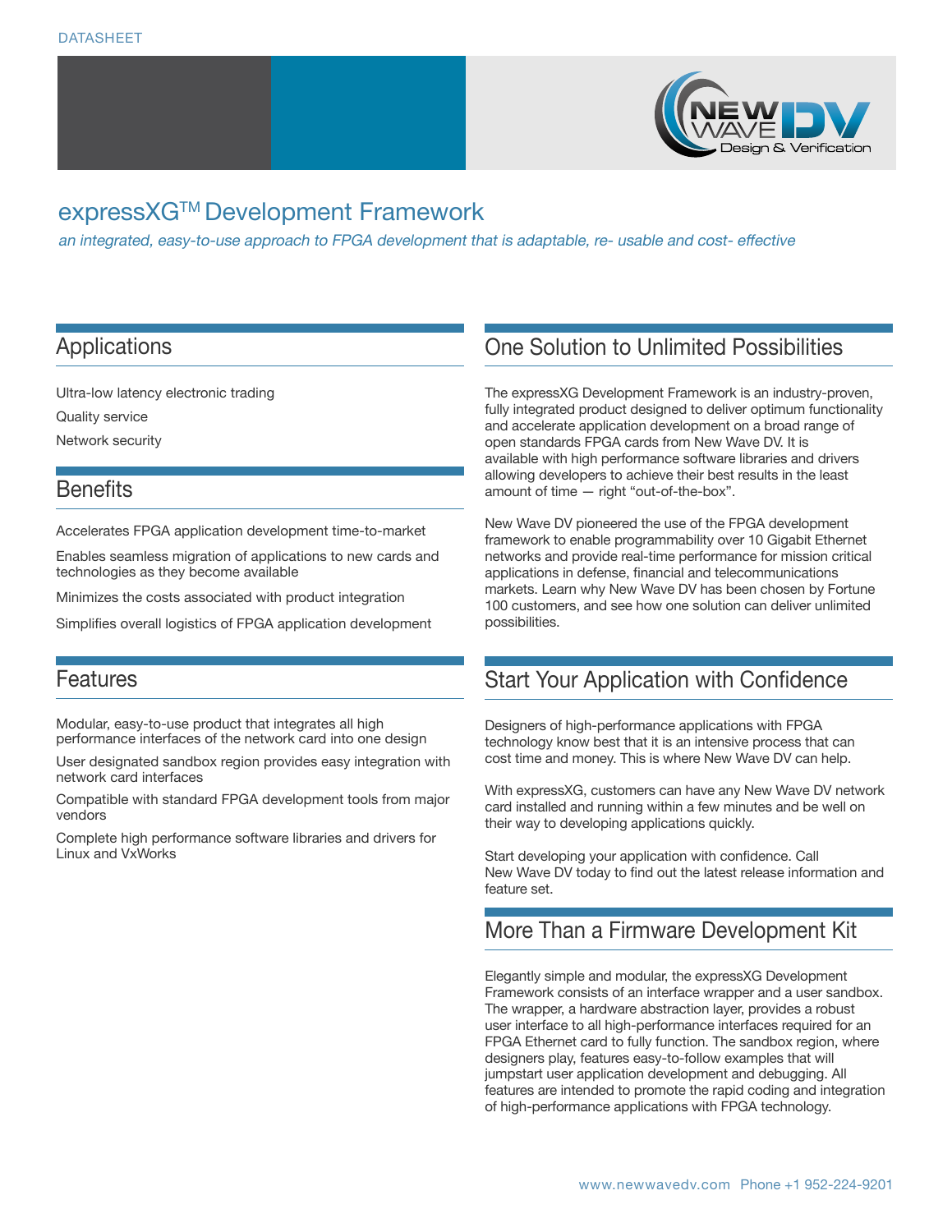# expressXG™ Development Framework

**> Standard software libraries and drivers provide host communication with the FPGA network card and are available for VxWorks or Linux.**



**> The interface wrapper is delivered as a synthesized netlist, while the sandbox is available for user application development.**

- **10 Gigabit Ethernet Controller** the lowest latency, highest performance Layer 2/3 interface providing communication with standard Ethernet networks. Supports the Precision Time Protocol (PTP) to provide time synchronization with an accuracy of less than 1 µSec.
- **• SDRAM and SRAM Controllers**  high-performance memory controllers ensure speed and bandwidth required for real-time applications.
- **• PCI Express Gen 3 Controller**  high performance 8-lanehost interface with built-in DMA channels optimized for fast data transfers over multiple threads with zero copy capability.
- **• Flexible Protocol Processing**  easily integrate specific Layer 7 protocols (e.g. financial market feeds) into the sandbox region to achieve higher performance beyond software capabilities.
- **• Peripheral Controller**  a convenient control path providing master/slave access to all memory space within the FPGA from the host, sandbox or RS-232 interface.
- **• Built-in Debug Capabilities**  an RS-232 interface and host software utility provide deterministic access to memory space.
- **• External FLASH Configurability**  remote or insystem,upgrade controller allows for programming the external flash memory used for FPGA configuration.



**> The user sandbox (in green) provides easy access to optimized interfaces and ample debug capabilities.**